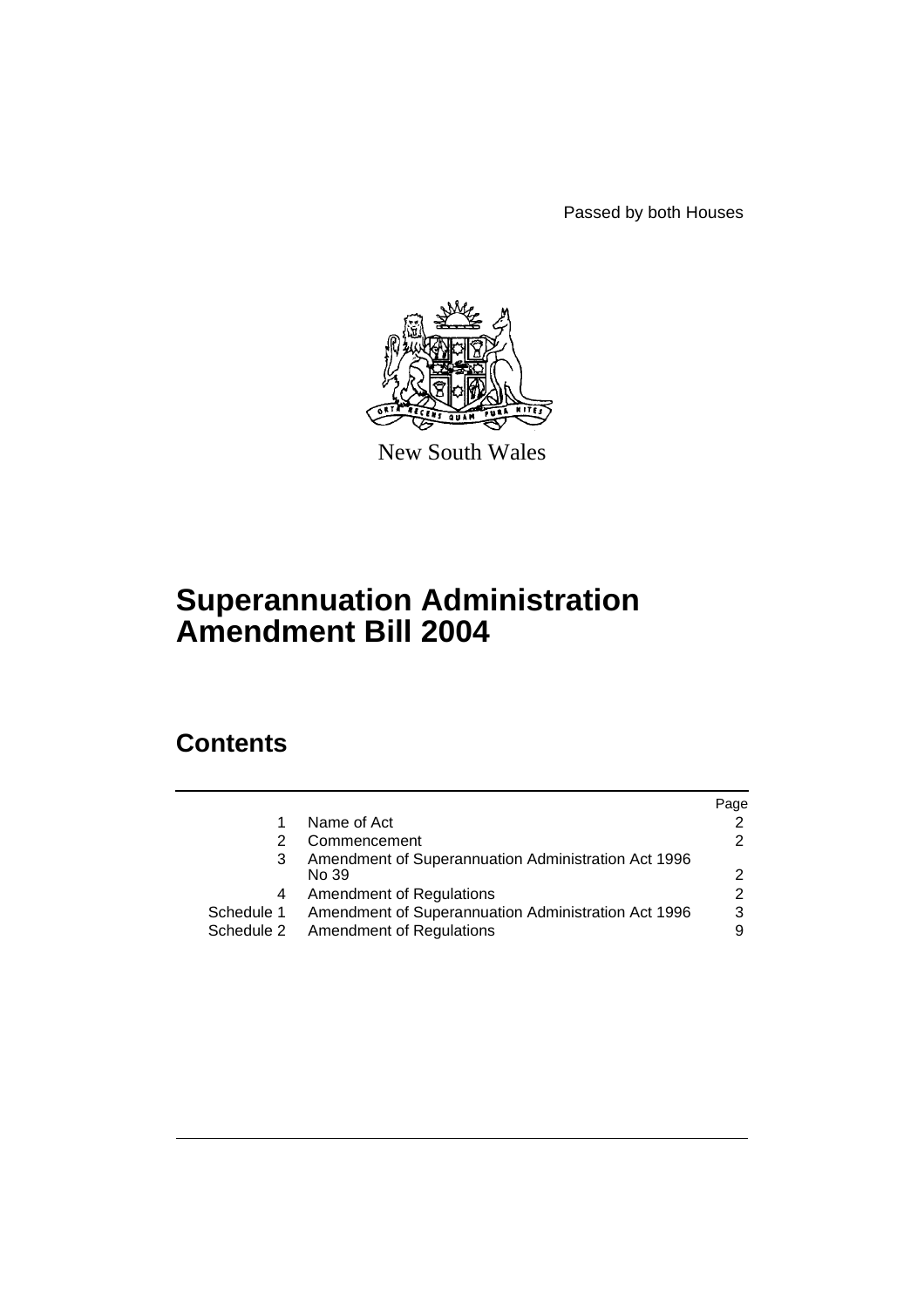*I certify that this PUBLIC BILL, which originated in the LEGISLATIVE ASSEMBLY, has finally passed the LEGISLATIVE COUNCIL and the LEGISLATIVE ASSEMBLY of NEW SOUTH WALES.*

> *Clerk of the Legislative Assembly. Legislative Assembly, Sydney, , 2004*



New South Wales

# **Superannuation Administration Amendment Bill 2004**

Act No , 2004

An Act to amend the *Superannuation Administration Act 1996* with respect to the provision of information by, and the prudential monitoring of, the trustees of public sector superannuation funds; the internal management of those trustees; disputes concerning certain entitlements and obligations; and for other purposes.

*I have examined this Bill, and find it to correspond in all respects with the Bill as finally passed by both Houses.*

*Chairman of Committees of the Legislative Assembly.*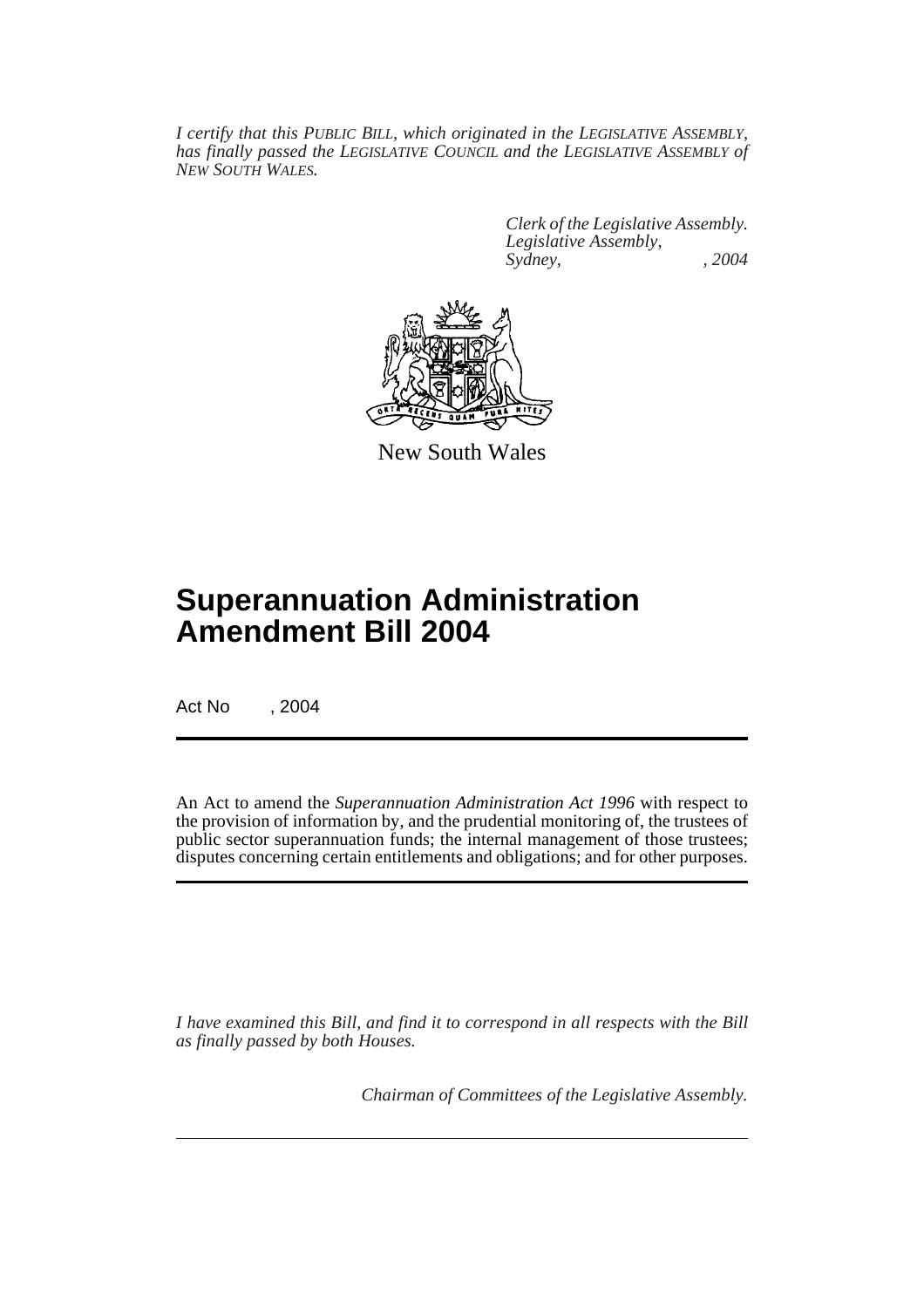# **The Legislature of New South Wales enacts:**

# **1 Name of Act**

This Act is the *Superannuation Administration Amendment Act 2004*.

#### **2 Commencement**

This Act commences on a day or days to be appointed by proclamation.

# **3 Amendment of Superannuation Administration Act 1996 No 39**

The *Superannuation Administration Act 1996* is amended as set out in Schedule 1.

# **4 Amendment of Regulations**

The Regulations specified in Schedule 2 are amended as set out in that Schedule.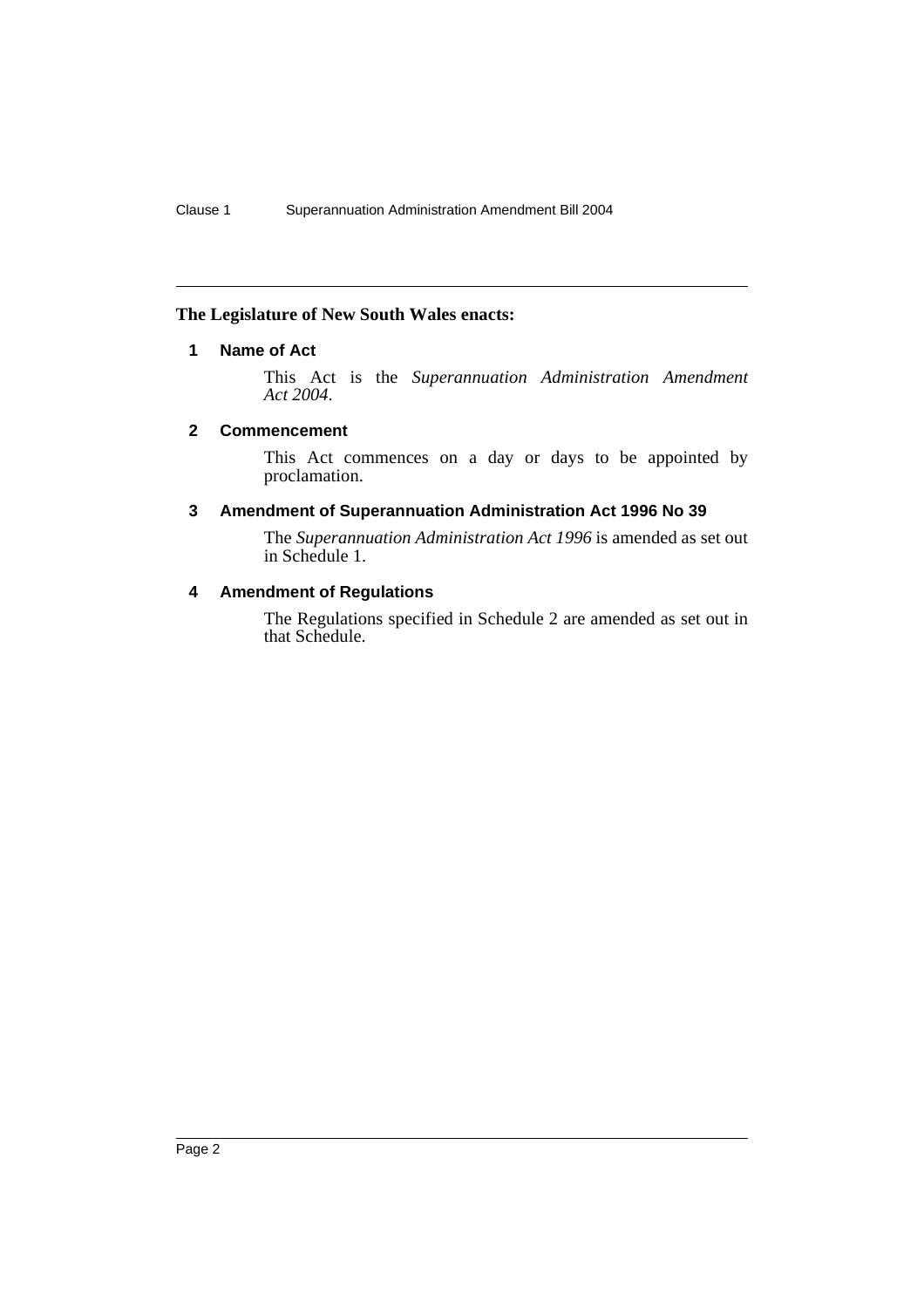Amendment of Superannuation Administration Act 1996 Schedule 1

**Schedule 1 Amendment of Superannuation Administration Act 1996**

(Section 3)

# **[1] Long title**

Omit "to confer on the Axiom Funds Management Corporation power to provide investment services for State public sector superannuation schemes and other schemes;".

#### **[2] Section 3 Objects of Act**

Omit the note to the section.

# **[3] Section 4 Definitions**

Omit the definition of *AFMC*.

#### **[4] Section 4, definition of "Insurance and Superannuation Commissioner"**

Omit the definition.

# **[5] Section 4, definition of "SAA"**

Omit the definition.

# **[6] Section 15 Investment manager to be appointed**

Omit section 15 (4).

# **[7] Section 15, note**

Omit the note.

#### **[8] Section 19 Administrator to be appointed**

Omit section 19 (3)–(7).

#### **[9] Section 42 Provision of information to relevant Ministers**

Insert "administering this Act or the Minister administering the FTC fund Acts" after "Minister" where firstly occurring in section  $42(1)$ .

#### **[10] Section 42 (1)**

Insert "concerned" after "Minister" where secondly occurring.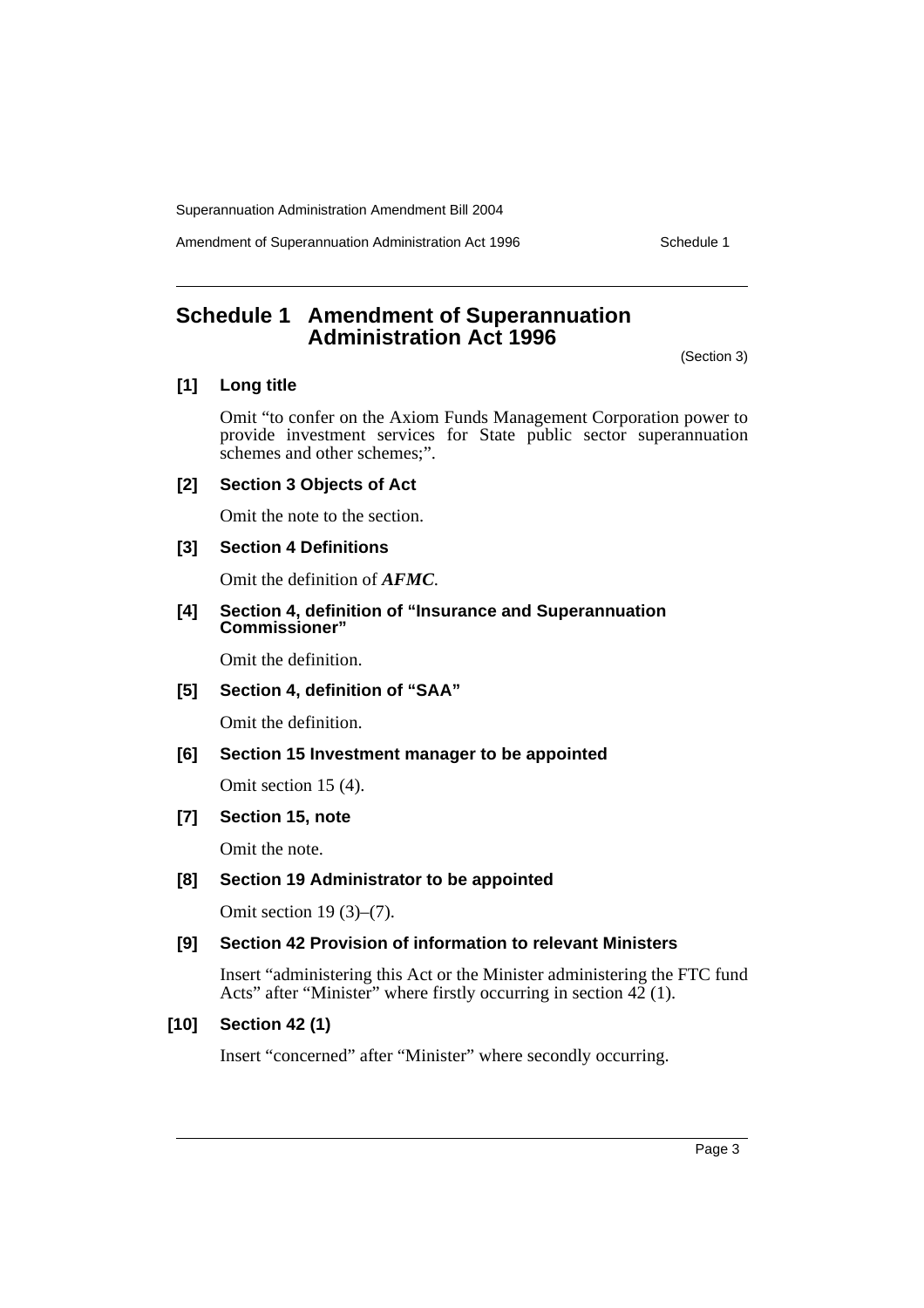Schedule 1 Amendment of Superannuation Administration Act 1996

# **[11] Section 42 (2)**

Omit "the Minister". Insert instead "a Minister under this section".

#### **[12] Section 42 (3)**

Insert after section 42 (2):

(3) In this section, *FTC fund Acts* mean the Acts referred to in the definition of *FTC fund* in section 4.

#### **[13] Section 42A Provision of information to Insurance and Superannuation Commissioner**

Omit the section.

# **[14] Section 59 Investment manager to be appointed**

Omit section 59 (4).

#### **[15] Section 60 AFMC to be first investment manager**

Omit the section.

#### **[16] Section 64 Administrator to be appointed**

Omit section 64 (3)–(7).

#### **[17] Section 90 Provision of information to relevant Ministers**

Insert "administering this Act or the Minister administering the STC fund Acts" after "Minister" where firstly occurring in section  $90(1)$ .

# **[18] Section 90 (1)**

Insert "concerned" after "Minister" where secondly occurring.

# **[19] Section 90 (2)**

Omit "the Minister". Insert instead "a Minister under this section".

#### **[20] Section 90 (3)**

Insert after section 90 (2):

(3) In this section, *STC fund Acts* mean the Acts referred to in the definition of *STC fund* in section 4.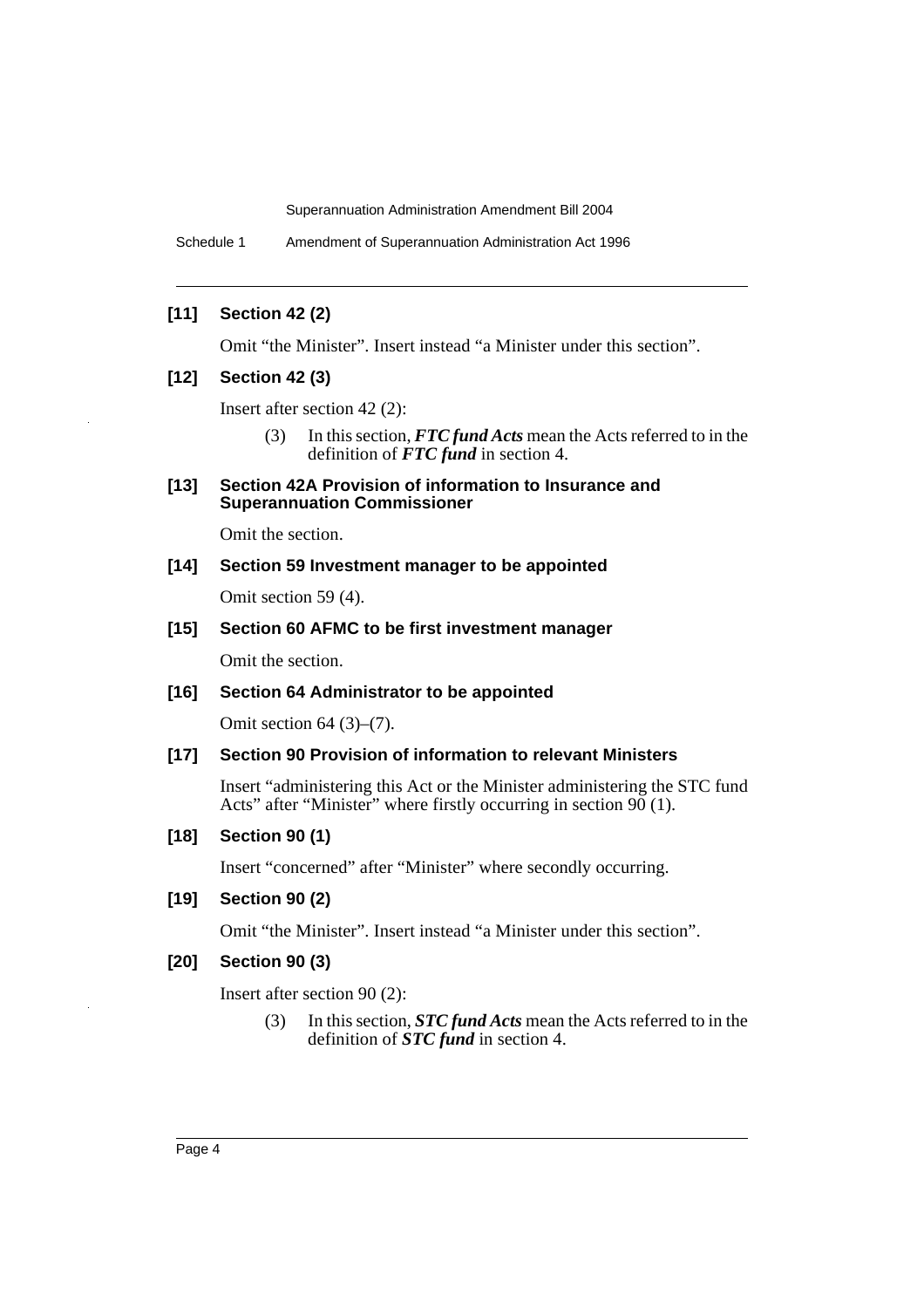Amendment of Superannuation Administration Act 1996 Schedule 1

#### **[21] Section 90A Provision of information to Insurance and Superannuation Commissioner**

Omit the section.

#### **[22] Part 4**

Insert after section 95:

# **Part 4 Monitoring superannuation authorities**

#### **96 Definitions**

In this Part:

*authorised person* means a person appointed in writing by the Minister as an authorised person for the purposes of this Part.

#### **97 Information to be given to Minister and authorised persons**

- (1) The Minister or an authorised person may, by written notice to a superannuation authority, require the superannuation authority, within a specified period, to give to the Minister or authorised person in relation to a specified year of income the information, or a report on matters, specified in the notice.
- (2) A superannuation authority must comply with any notice given to it under subsection (1).

Maximum penalty: 50 penalty units.

- (3) The information or report required to be provided under subsection (1) must relate to the superannuation authority's exercise of its functions.
- (4) If the superannuation authority gives information or a report to the Minister or authorised person as required by this section, the Minister or authorised person must give to the superannuation authority a written statement that the information or report has been received.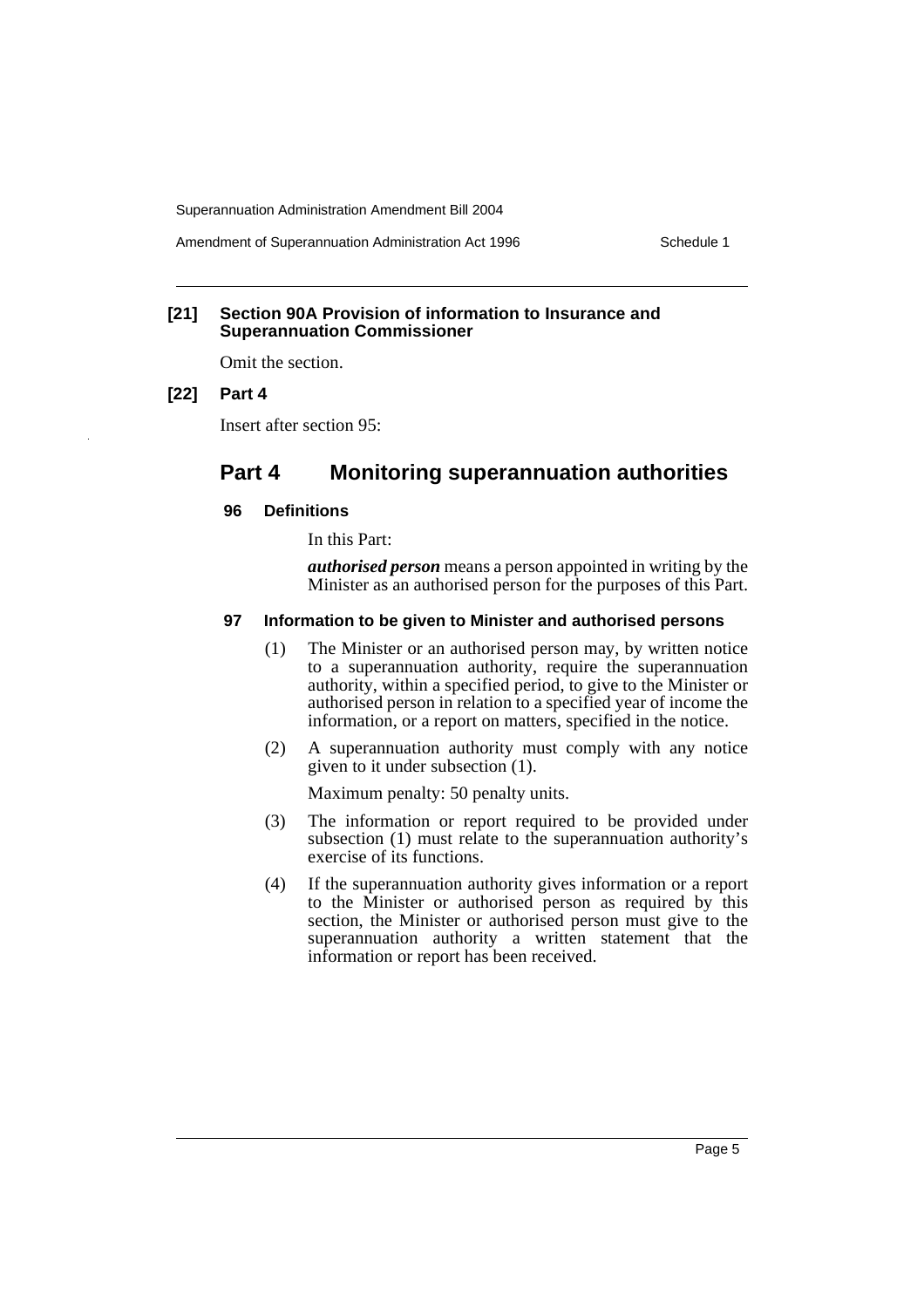Schedule 1 Amendment of Superannuation Administration Act 1996

#### **98 Minister and authorised persons may require production of books**

- (1) The Minister or an authorised person may, by written notice to a superannuation authority, require the superannuation authority to produce to the Minister or authorised person, at a reasonable time and reasonable place specified in the notice, any books relating to the affairs of the authority.
- (2) A superannuation authority must comply with a requirement referred to in subsection (1).

Maximum penalty: 50 penalty units.

(3) The Minister or an authorised person may inspect, take extracts from and make copies of any book, or of any version of any book, produced to the Minister or authorised person under this section.

#### **99 Access to premises**

- (1) An authorised person may, for the purpose of monitoring the exercise by any superannuation authority of its functions under this Act:
	- (a) enter, at any reasonable time, any premises, other than any part of premises used for residential purposes, at which the authorised person has reason to believe books relating to the affairs of the superannuation authority are kept, and
	- (b) inspect any book found on the premises that relates to those affairs or that the authorised person believes on reasonable grounds to relate to those affairs, and
	- (c) make copies of, or take extracts from, any such book.
- (2) The power of entry conferred by subsection (1) may only be exercised while business is being carried on, or during the hours that business is usually carried on, at or from the premises.

#### **[23] Section 119 Duties and liabilities of persons involved in management**

Omit the definition of *superannuation authority* from section 119 (5).

Insert instead:

*superannuation authority* means FTC or STC.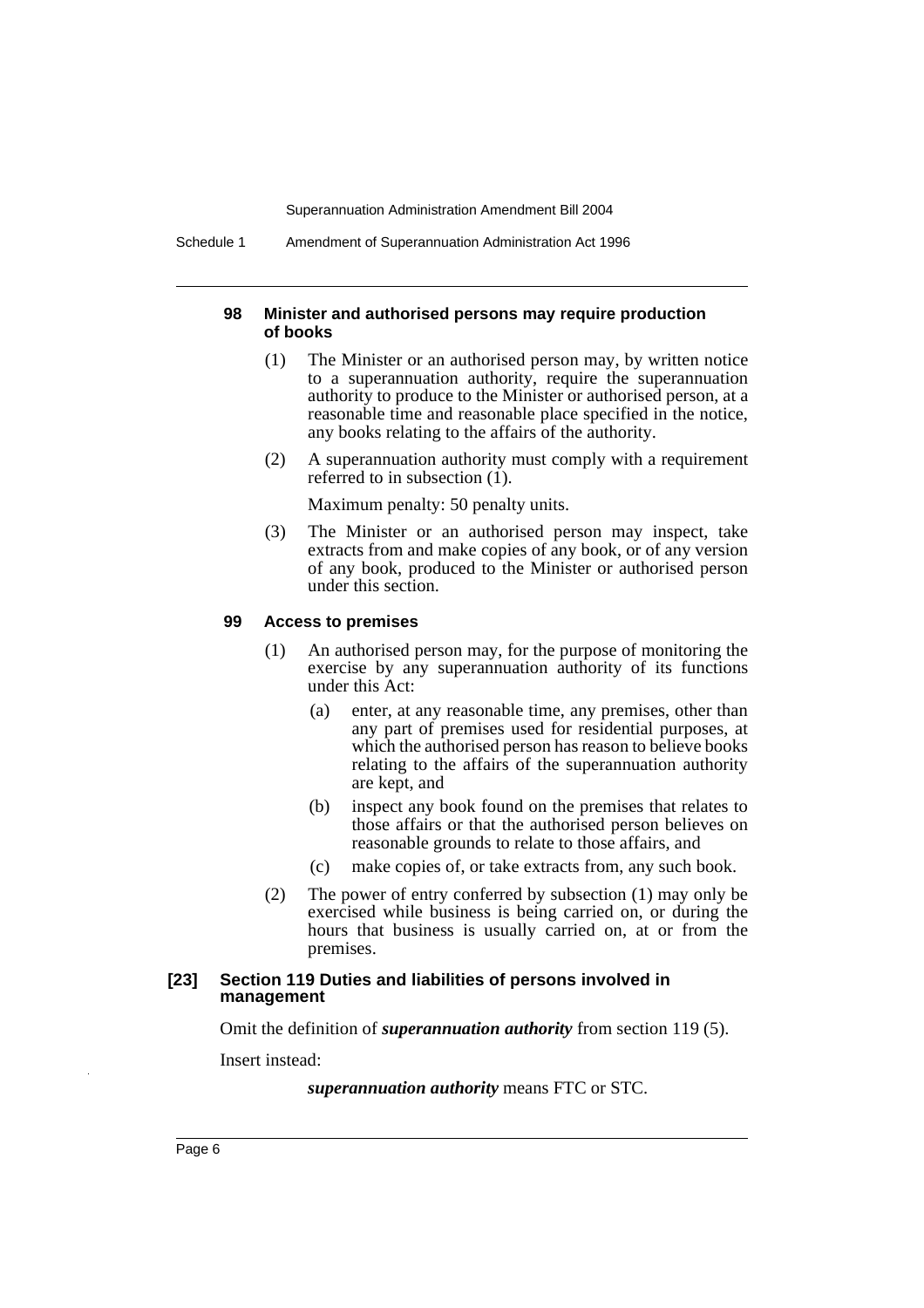# **[24] Section 119 (6) and (7)**

Omit the subsections.

#### **[25] Section 128 Provisions consequent on establishment of additional superannuation schemes**

Omit "or AFMC (or its successors), or both" from section 128 (1) (h).

Insert instead "(or its successors)".

#### **[26] Schedule 1 Provisions relating to FTC Board**

Omit "5 members" from clause 10. Insert instead "6 members".

# **[27] Schedule 1, clause 12**

Omit the clause. Insert instead:

#### **12 Voting**

A decision supported by two-thirds of the members of the Board is the decision of the Board.

# **[28] Schedule 2 Provisions relating to STC Board**

Omit "5 members" from clause 11. Insert instead "6 members".

#### **[29] Schedule 2, clause 13**

Omit the clause. Insert instead:

#### **13 Voting**

A decision supported by two-thirds of the members of the Board is the decision of the Board.

### **[30] Schedule 3 Savings and transitional provisions**

Insert at the end of clause 1 (1):

*Superannuation Administration Amendment Act 2004*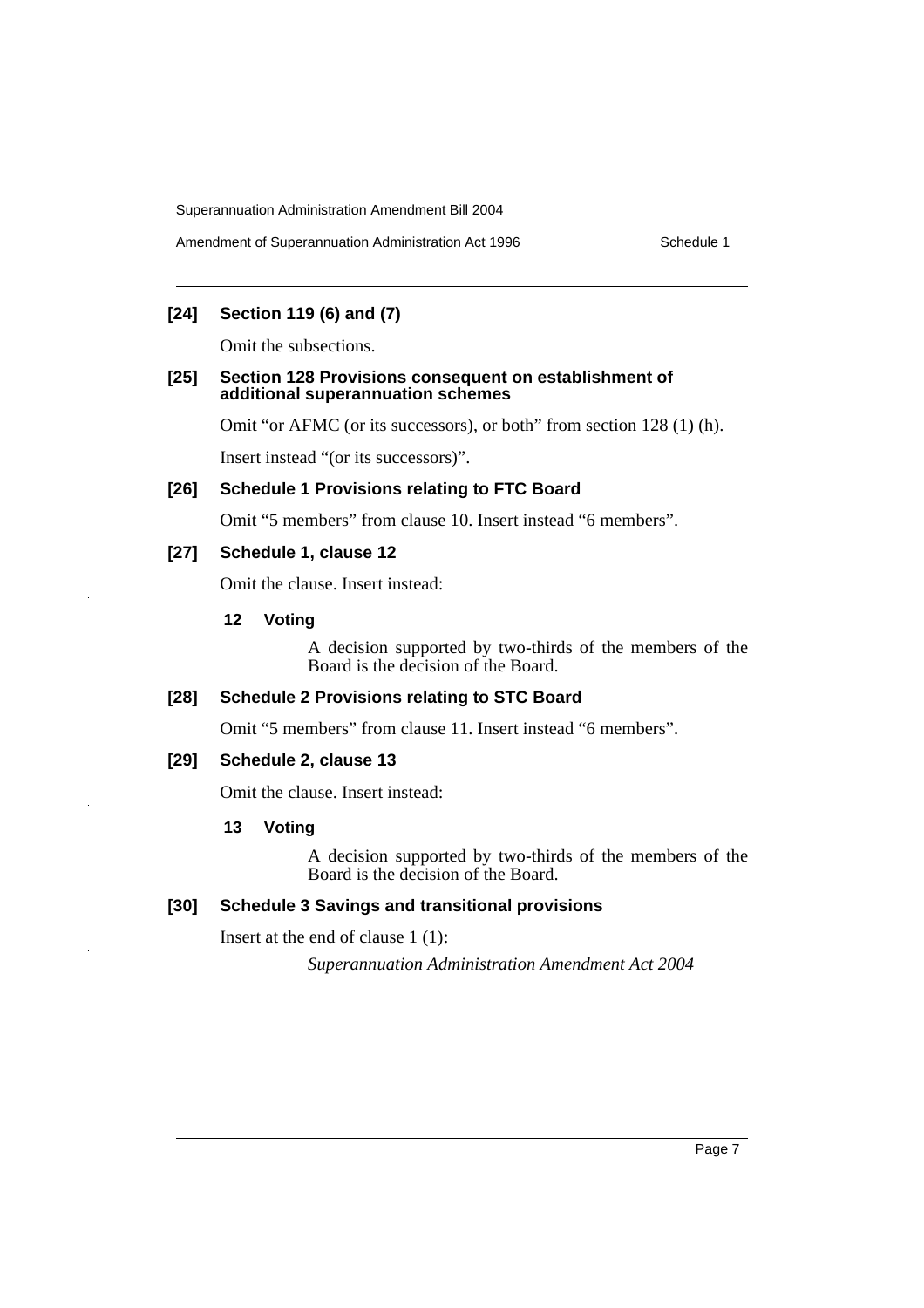Schedule 1 Amendment of Superannuation Administration Act 1996

# **[31] Schedule 3, clause 2**

Insert in alphabetical order:

*AFMC* means the Axiom Funds Management Corporation established by the *Superannuation (Axiom Funds Management Corporation) Act 1996*.

*SAA* means the Superannuation Administration Authority formerly established by this Act, and dissolved by the *Superannuation Administration Authority Corporatisation Act 1999*.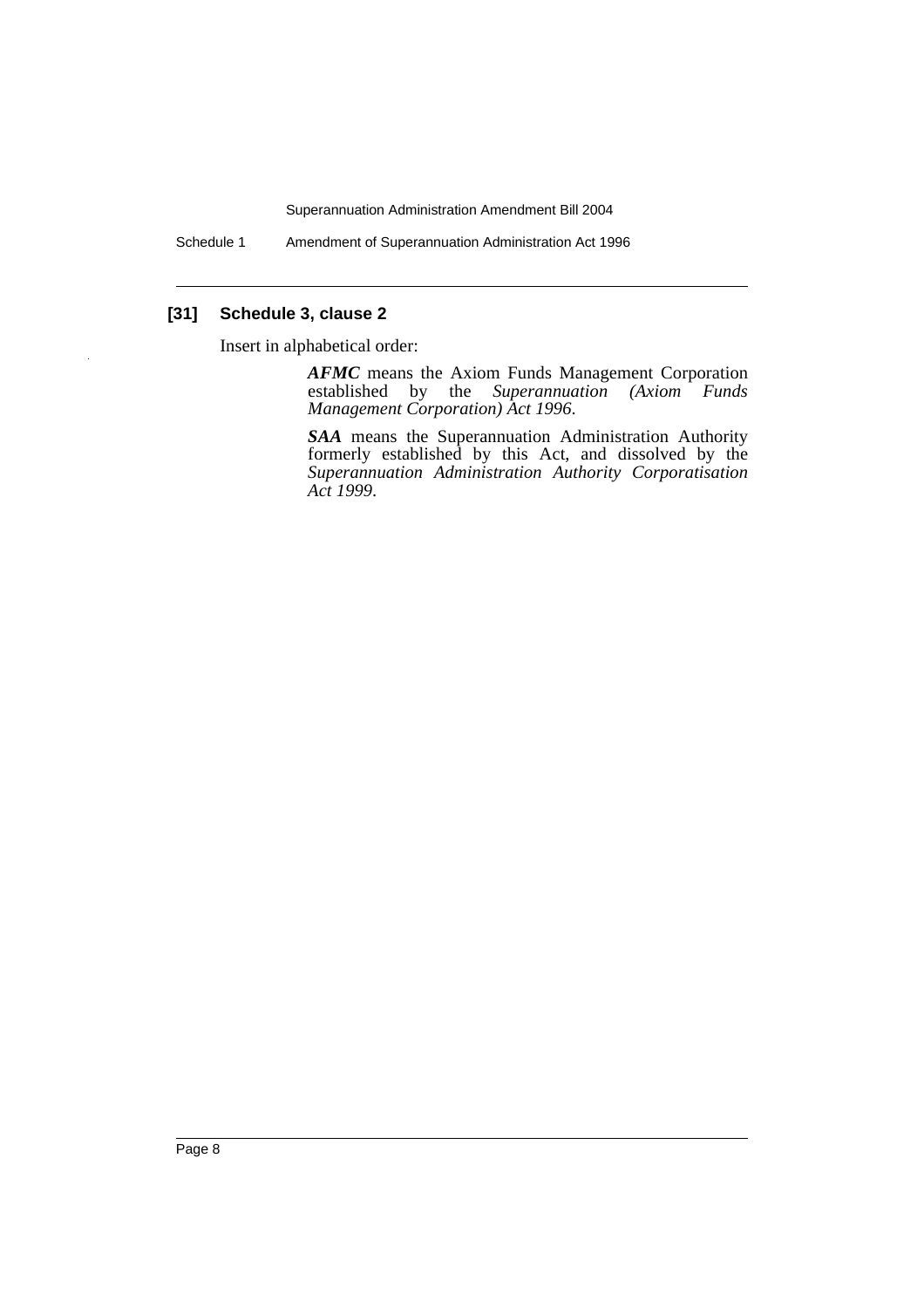Amendment of Regulations **Schedule 2** and  $\overline{a}$  3 and  $\overline{b}$  3 and  $\overline{b}$  3 and  $\overline{b}$  3 and  $\overline{b}$  3 and  $\overline{b}$  3 and  $\overline{a}$  3 and  $\overline{a}$  3 and  $\overline{a}$  3 and  $\overline{a}$  3 and  $\overline{a}$  3 and  $\overline{a}$  3 and

# **Schedule 2 Amendment of Regulations**

(Section 4)

# **2.1 Superannuation Administration (Electricity Superannuation Scheme Transitional Provisions) Regulation 1997**

# **[1] Clause 12 Effect of transfers**

Insert after clause 12 (2):

(3) A right of appeal available to a former member of or contributor to a FTC scheme or STC scheme in respect of a matter involving a dispute with the trustee of that scheme, and not finally dealt with before the transfer of assets and liabilities of the scheme in respect of the former member or contributor under clause 15 or 15A, is to be dealt with in accordance with procedures under the electricity accordance with procedures under the superannuation scheme as if the dispute were with Energy Industries Superannuation Scheme Pty Ltd.

#### **[2] Clause 40 Disputes concerning entitlements or obligations of transferred or former members or associated beneficiaries under FTC schemes**

Insert ", former member of a FTC scheme" after "transferred member" where firstly occurring.

### **[3] Clause 40**

Insert "or former member" after "transferred member" where secondly occurring.

#### **[4] Clause 41 Disputes concerning entitlements or obligations of transferred or former members or associated beneficiaries under STC schemes**

Insert ", former member of a STC scheme" after "transferred member" where firstly occurring.

#### **[5] Clause 41**

Insert "or former member" after "transferred member" where secondly occurring.